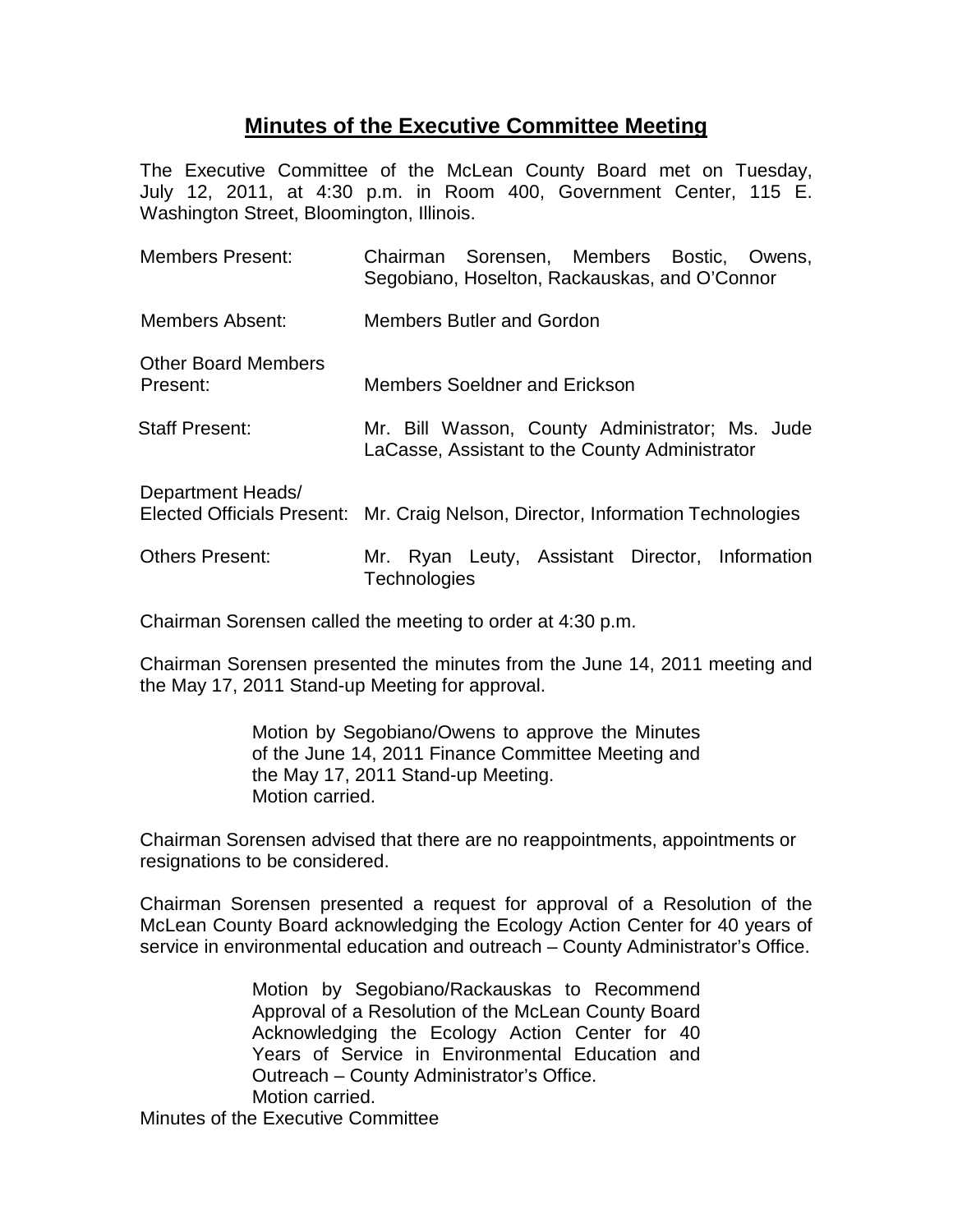July 12, 2011 Page Two

Chairman Sorensen presented a request for approval of an Antenna Site Lease Agreement between McLean County and the Village of Hudson for Radio Equipment Space – Information Technologies.

Mr. Craig Nelson, Director, Information Technologies explained that the space will be used to locate radio equipment currently atop the Hudson Grain Bin that is used to connect COMLARA County Park to the downtown Bloomington governmental facilities and is in the amount of \$180 annually.

Mr. Nelson advised that the Village has offered the use of the Water Tower at a more favorable rate than is currently in place with our lease with the Hudson Grain Bin. The annual savings of moving the equipment will be \$3,420.00. Mr. Nelson indicated that the lease has been reviewed by legal counsel for Hudson as well as by the County's Civil State's Attorney. The lease was approved by the Hudson Village Council at their regular meeting on July 5, 2011.

Mr. Segobiano commented that he read about development of a small box that would eliminate antennas. Mr. Nelson responded that there is a small box attached to the antenna but it still requires a dish. He indicated that he hasn't heard anything about a box replacing the dish.

> Motion by Hoselton/Bostic to Recommend Approval of an Antenna Site Lease Agreement between McLean County and the Village of Hudson for Radio Equipment Space – Information Technologies. Motion carried.

Chairman Sorensen presented a request for approval to purchase Personal Computers using Joint Purchasing Agreement – Information Technologies.

> Motion by Segobiano/Rackauskas to Recommend Approval to Purchase Personal Computers using Joint Purchasing Agreement – Information Technologies. Motion carried.

Chairman Sorensen presented a request for approval of the recommendation received from the County Administrator and the First Civil Assistant State's Attorney regarding Closed Session Minutes. He advised that it would be necessary to go into Executive Session if anyone wanted to discuss the contents of any of these meeting minutes. Chairman Sorensen noted that the members of the Executive Committee received a listing of all of the currently closed meeting minutes, the date of the meetings and the topic of the meetings. He asked if members wished to go into Executive Session to discuss any of these minutes. Minutes of the Executive Committee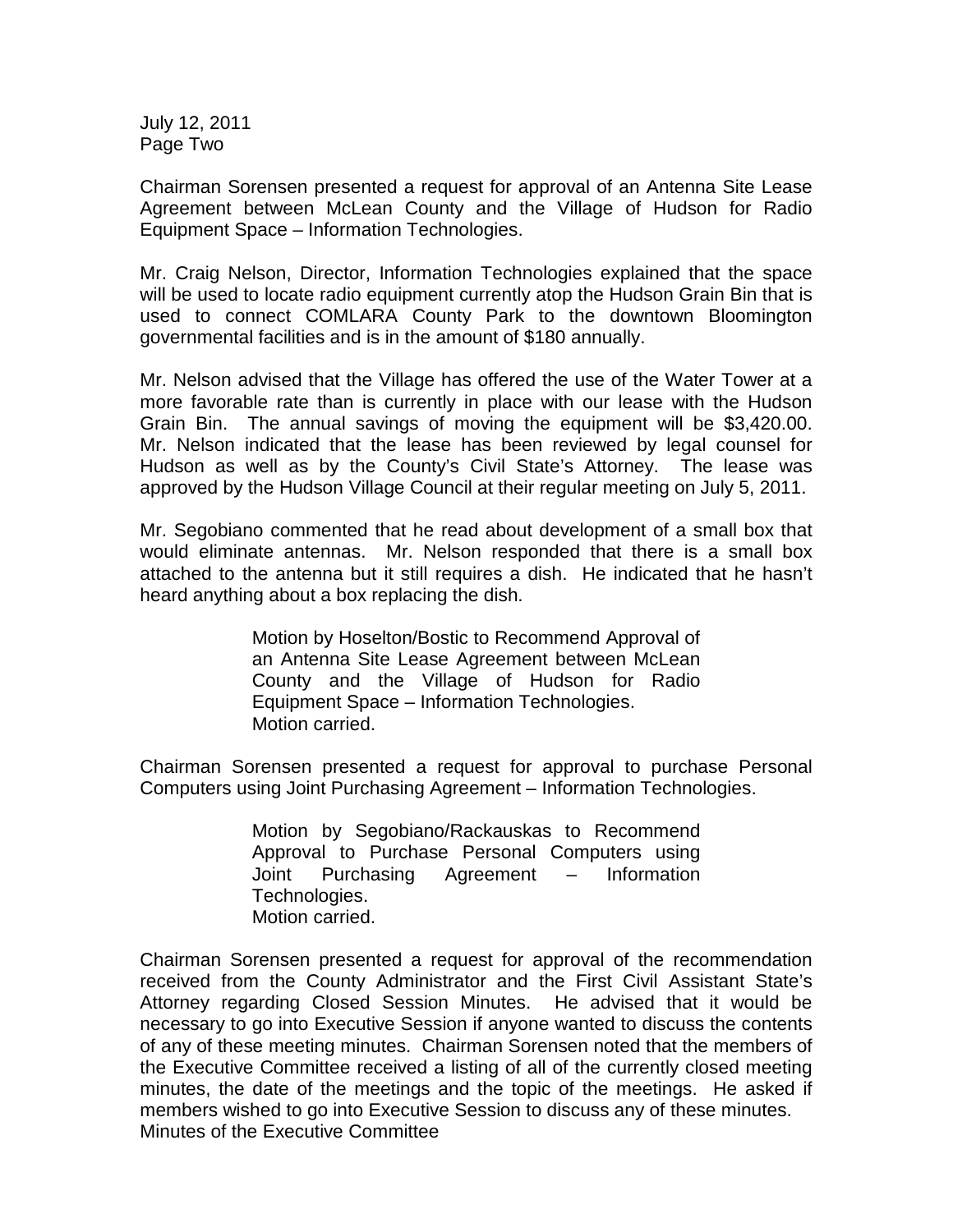July 12, 2011 Page Three

Mr. Segobiano asked if there is a specific time frame in which these minutes are required to be released. Mr. Wasson replied that there is no time frame for the release of the minutes. Chairman Sorensen added that the minutes can stay closed forever; however, the Administrator's Office and the Civil State's Attorney are required to review a list such as this periodically and make a recommendation whether to open minutes or keep them closed.

Ms. Rackauskas asked if there are specific criteria used to determine whether or not to open particular minutes. Mr. Wasson responded that there are criteria used to make that determination. He noted that, in the past, there have been some minutes that have been released.

> Motion by Segobiano/Rackauskas to Recommend Approval of the Recommendation received from the County Administrator and First Civil State's Attorney regarding the Closed Session Minutes. Motion carried.

Ms. Diane Bostic, Chairman, Property Committee, advised that the Property Committee brings no items for action to the Executive Committee.

Chairman Sorensen asked if there were any questions or comments. Hearing none, he thanked Ms. Bostic.

Mr. Stan Hoselton, Chairman, Transportation Committee, advised that the Transportation Committee brings no items for action to the Executive Committee.

Chairman Sorensen asked if there were any questions or comments. Hearing none, he thanked Mr. Hoselton.

Mr. Ben Owens, Chairman, Chairman, Finance Committee, presented a request for approval of an Intergovernmental Agreement between the McLean County Nursing Home and the Illinois Department of Healthcare and Family Services (HFS) – Nursing Home.

> Motion by Owens/Bostic to Recommend Approval of an Intergovernmental Agreement between the McLean County Nursing Home and the Illinois Department of Healthcare and Family Services (HFS) Nursing Home. Motion carried.

Minutes of the Executive Committee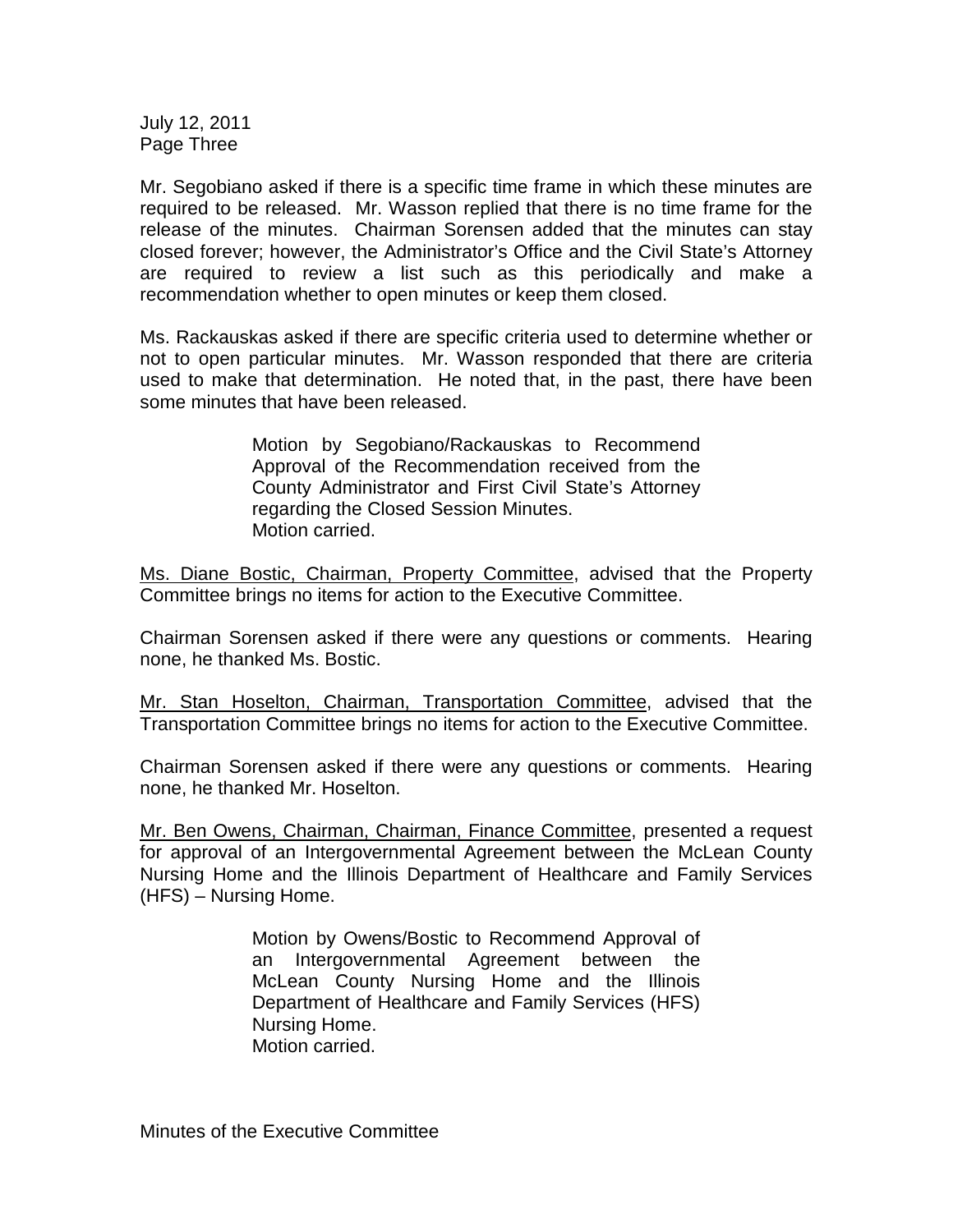July 12, 2011 Page Four

Mr. Owens presented a request for approval to combine two part-time positions into one full-time position – Circuit Court.

Ms. O'Connor pointed out that the additional cost of the full-time position will not cost the County any money. Mr. Wasson explained that this is a grant-funded position and the full-time benefits will also be provided through the grant. He added that the employee who will be in this position understands that this position is grant-dependent. Mr. Wasson stated that the position will only be funded through the end of the fiscal year for the grant. If the grant is renewed, as anticipated, an Emergency Appropriation will be passed to extend the position.

> Motion by Owens/O'Connor to Recommend Approval to combine two Part-time Positions into one Full-time Position – Circuit Court. Motion carried.

Mr. Owens presented a request for approval of the Critical Personnel Hiring Requests – County Administrator's Office.

> Motion by Owens/Bostic to Recommend Approval of the Critical Personnel Hiring Requests – County Administrator's Office. Motion carried.

Mr. Owens noted that the request for approval to increase the cost of Marriage Licenses and to set the Civil Union Fees, as submitted by the County Clerk's Office, was amended to only setting the Civil Union Fee of \$29.00 to match the current fee for Marriage Licenses. He noted that the Marriage Licenses and Civil Union Licenses are required, by law, to be the same amount. Mr. Owens explained that the Committee did not take any action on increasing the Marriage and Civil Union fees from \$29.00 at this time. He stated that this issue will be addressed next month or as soon as the Maximus Fee Study has been completed and reviewed. Mr. Owens added that the Committee was hesitant to increase the fees to the maximum amount of \$75.00.

Chairman Sorensen asked if there were any questions or comments. Hearing none, he thanked Mr. Owens.

Ms. Bette Rackauskas, Chairman, Justice Committee, advised that the Justice Committee brings no items for action to the Executive Committee.

Chairman Sorensen asked if there were any questions or comments. Hearing none, he thanked Ms. Rackauskas.

Minutes of the Executive Committee